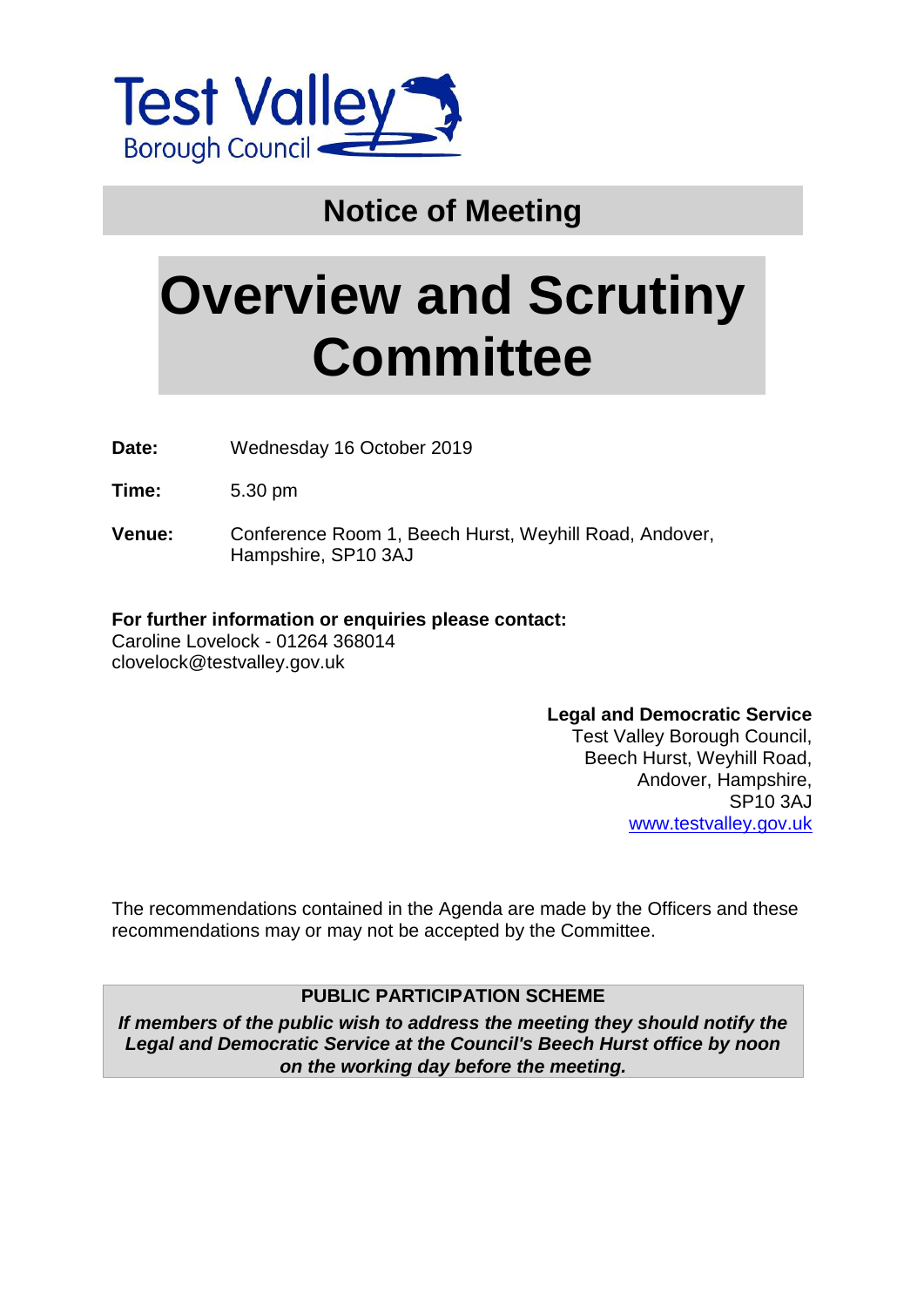#### **Membership of Overview and Scrutiny Committee**

#### **MEMBER WARD**

Councillor I Jeffrey (Chairman) Mid Test Councillor Z Brooks (Vice-Chairman) Andover Millway Councillor G Bailey **Blackwater** Blackwater Councillor D Baverstock **Romsey Cupernham** Councillor C Borg-Neal Andover Harroway Councillor T Burley **Andover Harroway** Councillor D Coole **Anna** Councillor C Donnelly **Andover Downlands** Councillor C Dowden North Baddesley Councillor S Gidley **Romsey Abbey** Councillor N Gwynne **Romsey Cupernham** Councillor K Hamilton **Andover Harroway** Councillor N Lodge **Andover Downlands** Councillor R Meyer **Andover Winton Councillor K North Councillor K North Andover Romans** Councillor J Parker **Romsey Tadburn** Romsey Tadburn **Councillor R Rowles Councillor R Rowles** 

Councillor A Finlay Councillor A Finlay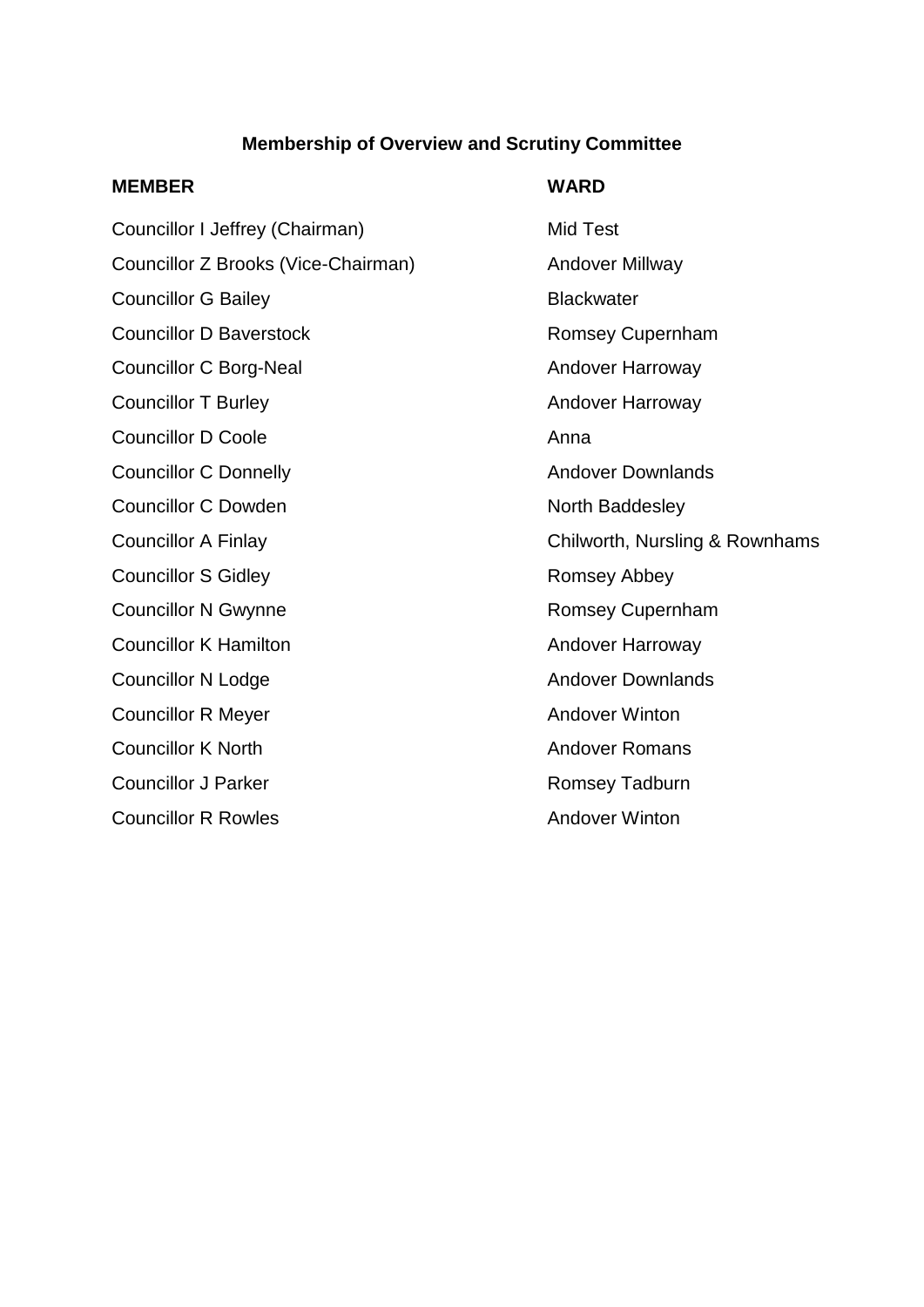#### **Overview and Scrutiny Committee**

Wednesday 16 October 2019

### **AGENDA**

#### **The order of these items may change as a result of members of the public wishing to speak**

- **1 Apologies**
- **2 Public Participation**
- **3 Declarations of Interest**
- **4 Urgent Items**
- **5 Minutes of the meeting held on 18 September 2019**
- **6 Call in Items**
- **7 Urgent decisions taken since last meeting**

#### **8 Updates on Panels**

Lead Members to update the Committee on the progress of their Panels (10 minutes)

#### **9 Economic Development and Tourism Portfolio Holder Presentation**

To receive a presentation from Councillor Drew, Economic Development and Tourism Portfolio Holder on his Portfolio (60 minutes)

#### **10 Budget Panel Report Draft Budget and Fees and Charges**

To receive a verbal update from Councillor Brooks, Lead Member of the Budget Panel on the draft budget and fees and charges (20 minutes)